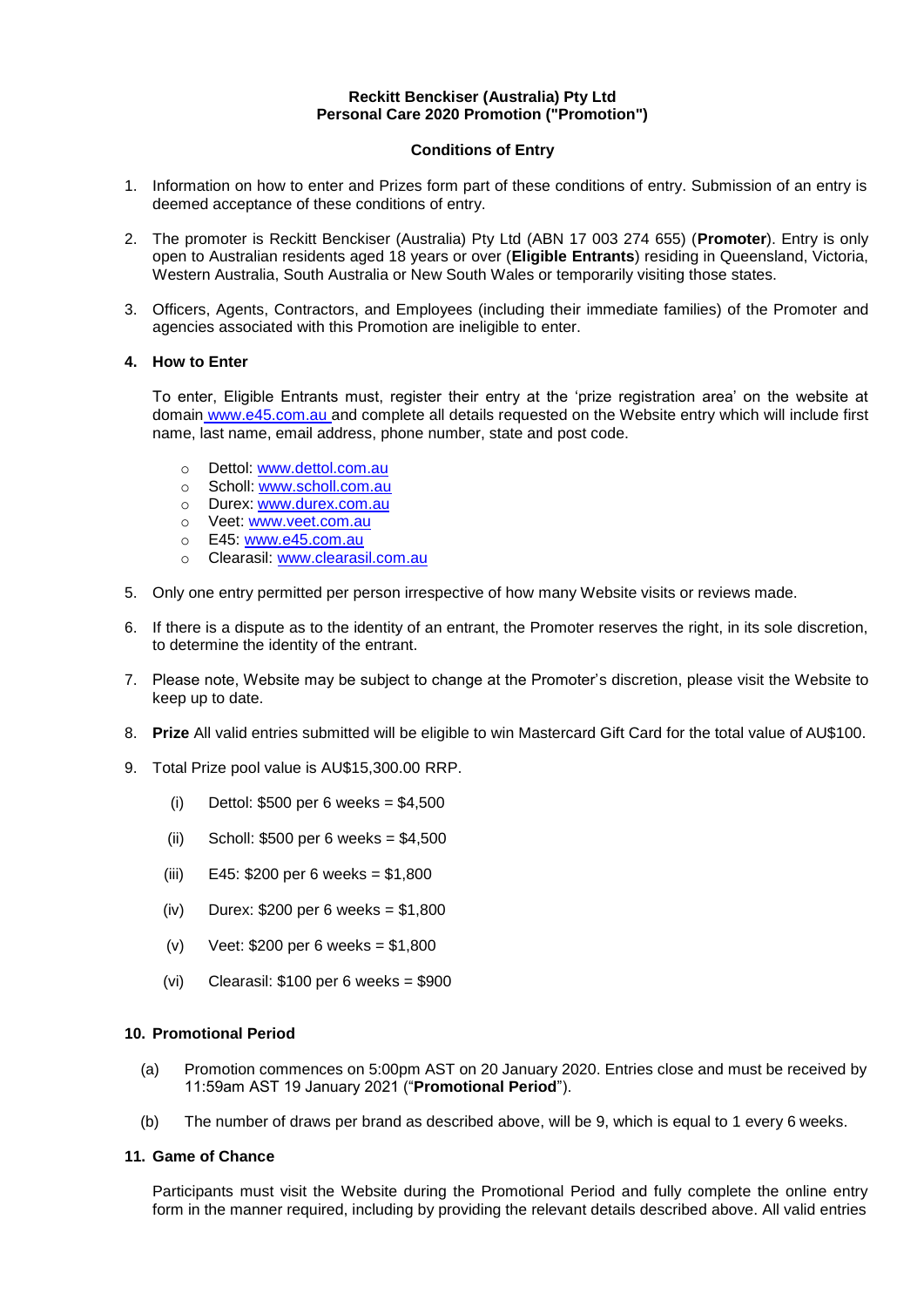received will be placed into a random electronic prize draw. A senior manager of the Promoter will supervise the draw of all prizes.

#### <span id="page-1-0"></span>**12. Draw**

The draw will take place at the Promoter's premises located at Level 47, 680 George Street, Sydney, NSW 2000 Australia at 12:00pm AST every 6 weeks from the date of this Promotion.

- (1) 2 March 2020;
- (2) 13 April 2020;
- (3) 25 May 2020;
- (4) 6 July 2020;
- (5) 17 August 2020;
- (6) 28 September 2020;
- (7) 9 November 2020;
- (8) 21 December 2020;
- (9) 19 January 2021 (11 days from previous draw date).

Winners will be notified by telephone. The eligible entries drawn will win. Winners will be announced within 2 days of the draw by way of email or telephone details provided on the winner's entry. On the date of announcement Winner's details will be published on the Website for 28 days, using the first name and first letter of the surname.

- <span id="page-1-1"></span>13. Prize includes delivery to the address as nominated by the winner. Delivery will only be made to addresses in Australia within 28 days from the date the prize is claimed by the winner.
- 14. If a Prize is not claimed or an entry is deemed by the Promoter to be ineligible, an unclaimed Prize draw will take place at the Promoter's premises located at Level 47, 680 George Street Sydney, NSW 2000 Australia, at 12:00pm AST, on the following days:
	- (1) 9 March 2020;
	- (2) 20 April 2020;
	- (3) 1 June 2020;
	- (4) 13 July 2020;
	- (5) 31 August 2020;
	- (6) 5 October 2020;
	- (7) 16 November 2020;
	- (8) 28 December 2020;
	- (9) 26 January 2021 (11 days from previous draw date).

The same notification, publication and delivery method will apply as specified in clause [12](#page-1-0) for the original prize draw.

#### **General Conditions**

15. The Promoter reserves the right to verify the validity of entries and entrants (including an entrant's identity, age and address) and to disqualify any entrant who submits an entry that is not in accordance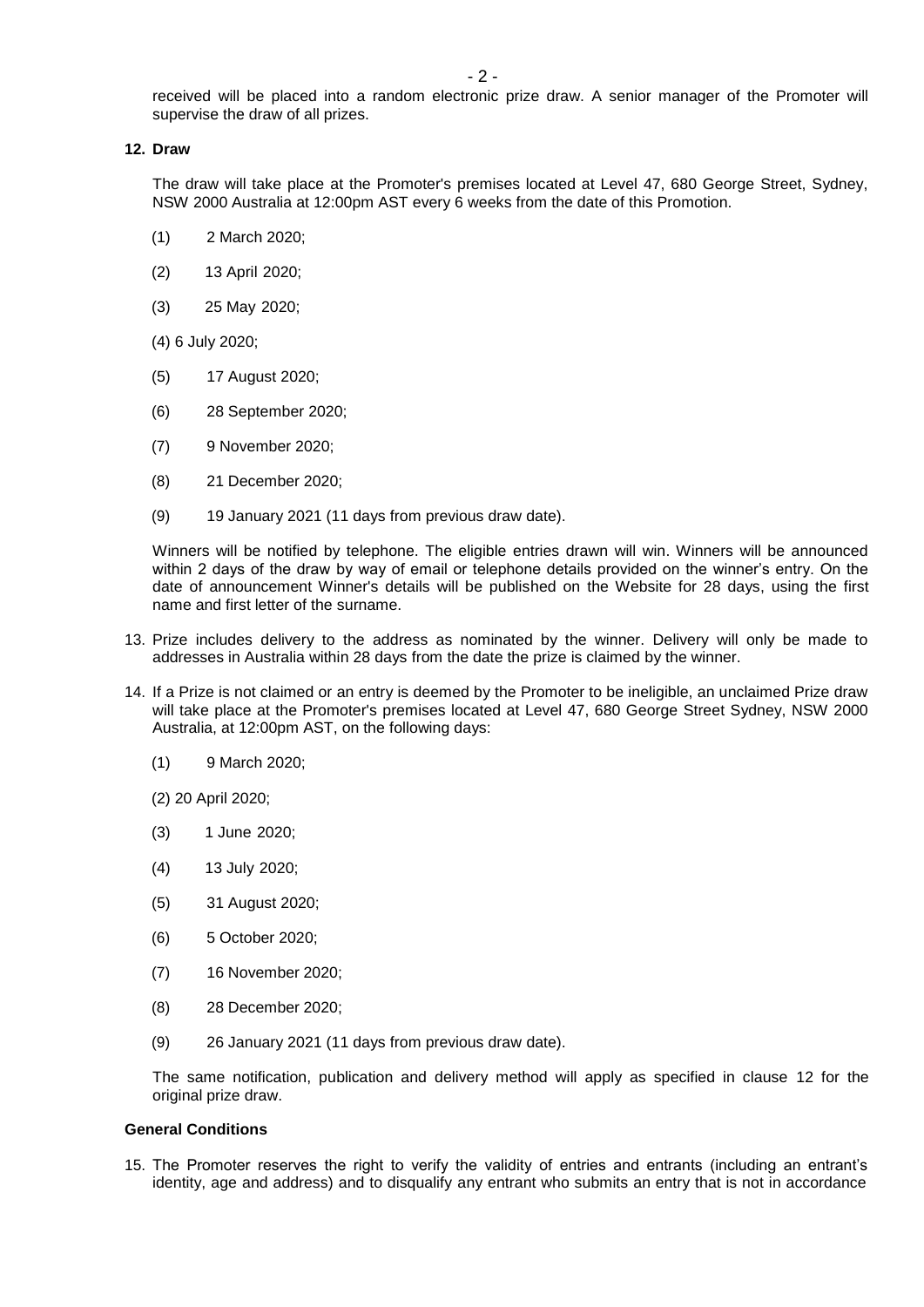- 3 -

with these conditions of entry or who tampers with the entry process. Failure by the Promoter to enforce any of its rights at any stage does not constitute a waiver of those rights.

- 16. Incomplete, indecipherable or illegible entries will be deemed invalid.
- 17. Any incorrect details submitted may render the corresponding entry invalid.
- 18. The Promoter's decision is final, and no correspondence will be entered into.
- 19. Subject to the unclaimed Prize draw clause, if for any reason whatsoever a Prize winner does not take a Prize by the time stipulated by the Promoter, then the Prize will be forfeited by the Prize winner and cash will not be awarded in lieu.
- 20. If a Prize is unavailable, the Promoter, in its sole discretion, reserves the right to substitute the Prize with an alternative Prize to the equal or greater value and/or specification, unless to do so would be prohibited by law and subject to any written directions from a regulatory authority and to agreement in writing from the Prize winner that their Prize may be substituted.
- 21. If for any reason whatsoever beyond the reasonable control of the Promoter, the promotion is not capable of being conducted as reasonably anticipated, the Promoter reserves the right, in its sole discretion, unless to do so would be prohibited by law, to (a) disqualify any entrant; and/or to cancel or withdraw the Promotion after first having obtained written approval to do so from the relevant regulatory authorities.
- 22. Unless expressly stated within these conditions of entry regarding all Prizes, all other expenses become the responsibility of the winner.
- 23. Prizes are not transferable or exchangeable and are not redeemable for cash.
- 24. Promoter will deliver the Prizes to each winner at the address provided by them in accordance with clause [13, u](#page-1-1)nless after making all reasonable efforts Promoter cannot contact any of the winners.
- 25. Nothing in these conditions of entry limits, excludes or modifies or purports to limit, exclude or modify any statutory consumer guarantees or any implied condition or warranty the exclusion of which from these conditions of entry would contravene any statute or cause any part of these conditions of entry to be void ("Non-Excludable Guarantees"). Subject to the limitations in the preceding sentence, the Promoter excludes from these conditions of entry all conditions, warranties and terms implied by statute, general law or custom. Except for liability in relation to a Non Excludable Guarantee, the Promoter (including its officers, employees and agents) excludes all liability whether arising in tort (including without limitation negligence), contract or otherwise, for any personal injury or any other loss or damage (including without limitation loss of opportunity or loss of profits); whether direct, indirect, special or consequential, arising in any way out of the Promotion, including, without limitation, the following: (a) any technical difficulties or equipment malfunction (whether or not under the Promoter's control); (b) any theft, unauthorised access or third party interference; (c) any entry or claim that is late, lost, altered, damaged or misdirected (whether or not after their receipt by the Promoter) due to any reason beyond the reasonable control of the Promoter; (d) any tax implications; (e) any variation in reward value to that stated in these conditions of entry; (f) any tax liability incurred by a successful claimant or entrant and/or (g) a Prize or use of a Prize.
- 26. Personal information including Eligible Entrant's name, address, telephone number, email and nominated bank account details will be collected and used for the purpose of conducting this Competition (which may require disclosure to third parties, including local regulatory authorities and the Promoter's agents and third party service providers, for the purpose of conducting the Competition) and for promotional and marketing purposes including for direct marketing (**Purpose**). By entering this Competition, Eligible Entrant's consent to the use of their personal information and agree that the Promoter may use this information, or disclose it to other organisations or persons including overseas service providers located in New Zealand that may use it, in any media for the Purpose. Eligible Entrants may access, change and/or update their personal information by emailing the Promoter on [inquiry@rb.com o](mailto:inquiry@rb.com)r by phone on 1800 022 046 during office hours. A copy of the Promoter's Privacy policy is available at: <http://legal.reckittbenckiser.com/AU/PrivacyStatement.htm> and contains information about how individuals may access or correct personal information or make a privacy related complaint.